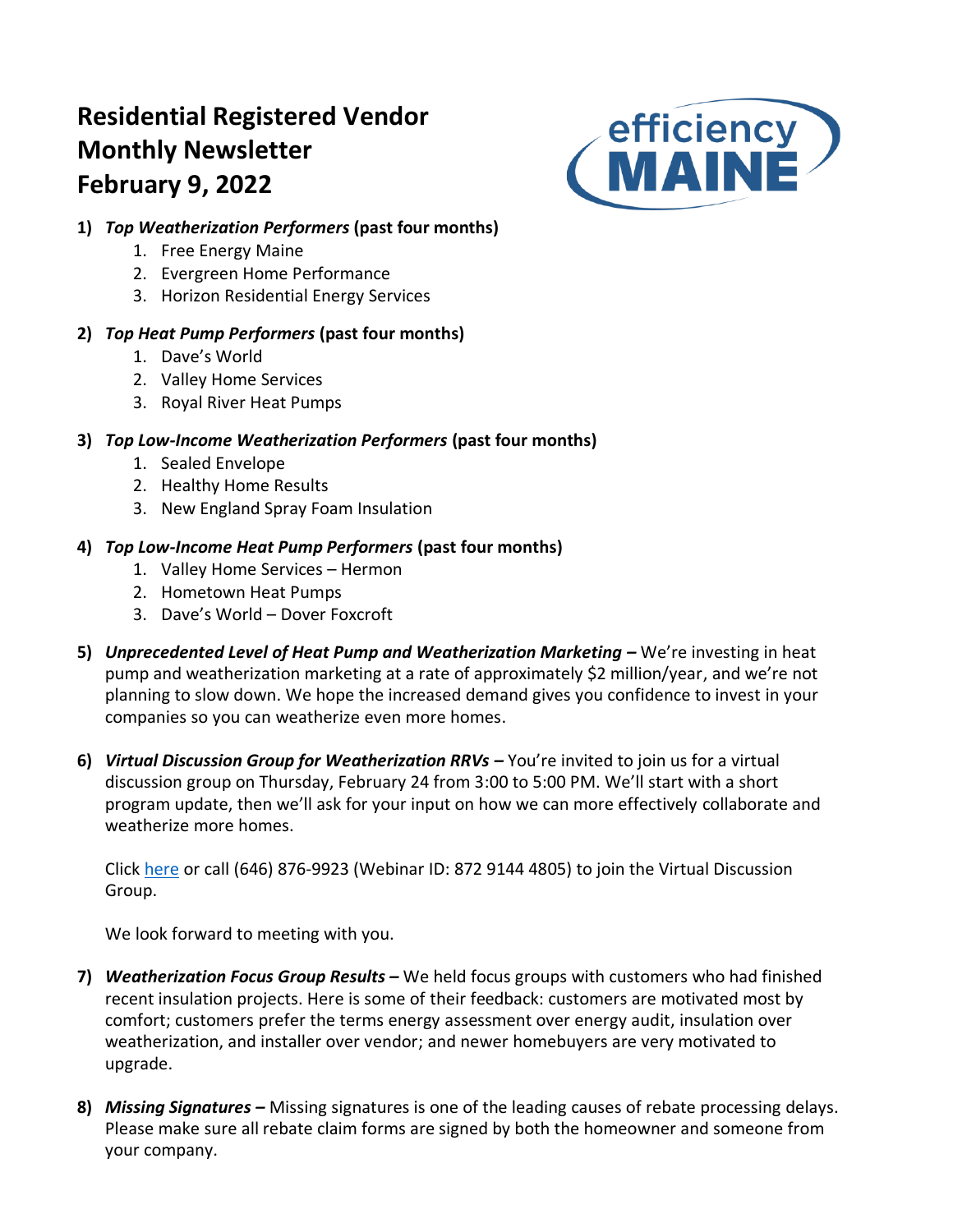- **9)** *Tip from the Field* **–** To protect heat pump water heaters when spray foam insulation is applied in basements: 1. Turn water heater to electric mode, 2. Cover tank, 3. Apply insulation, 4. Wait for particulates to clear, 5. Remove cover, and 6. Return water heater to original setting.
- **10)** *Sales Tool of the Month –* Weatherization Myths & Facts We have dozens of free brochures for Residential Registered Vendors. We've got one intended to help dispel weatherization myths like: "The solution for ice dams is to call a roofer" and "Making your house too airtight is dangerous. Houses have to breathe." Hopefully, this tool will help you help your customers. If you'd like us to send you free, professionally printed copies, please call 866-376-2463 or you can download them from [the web.](https://www.efficiencymaine.com/docs/EMMythsAndFacts.pdf))
- **11)** *Fact of the Month –* Efficiency Maine has rebated over 75,000 heat pumps, making heat pumps the most popular rebate.

| Efficiency Maine Registered Trainers. |                      |                          |                                 |  |  |  |  |  |  |
|---------------------------------------|----------------------|--------------------------|---------------------------------|--|--|--|--|--|--|
| <b>Dates</b>                          | <b>Course Title</b>  | Location                 | <b>Registration Information</b> |  |  |  |  |  |  |
| $3/7/2022 -$                          |                      | Kennebec Valley          |                                 |  |  |  |  |  |  |
| 3/11/2022                             | Heat Pump Installer* | <b>Community College</b> | Click for course information    |  |  |  |  |  |  |

**12)** *Heat Pump Installation Training Opportunities –* The following courses are being offered by Efficiency Maine Registered Trainers.

| $3/7/2022 -$   | Heat Pump Installer* | Kennebec Valley          | <b>Click for course information</b> |  |  |  |
|----------------|----------------------|--------------------------|-------------------------------------|--|--|--|
| 3/11/2022      |                      | <b>Community College</b> |                                     |  |  |  |
| $3/21/2022 -$  |                      | Maine Energy             |                                     |  |  |  |
| 3/25/2022      | Heat Pump Installer* | Marketer's Association   | Click for course information        |  |  |  |
| $5/2/2022 -$   |                      | Maine Energy             | <b>Click for course information</b> |  |  |  |
| 5/6/2022       | Heat Pump Installer* | Marketer's Association   |                                     |  |  |  |
| $7/18/2022 -$  | Heat Pump Installer* | Maine Energy             | <b>Click for course information</b> |  |  |  |
| 7/22/2022      |                      | Marketer's Association   |                                     |  |  |  |
| $8/8/2022 -$   |                      | Maine Energy             |                                     |  |  |  |
| 8/12/2022      | Heat Pump Installer* | Marketer's Association   | <b>Click for course information</b> |  |  |  |
| $9/26/2022 -$  |                      | Maine Energy             |                                     |  |  |  |
| 9/30/2022      | Heat Pump Installer* | Marketer's Association   | <b>Click for course information</b> |  |  |  |
| $12/19/2022 -$ |                      | Maine Energy             |                                     |  |  |  |
| 12/23/2022     | Heat Pump Installer* | Marketer's Association   | <b>Click for course information</b> |  |  |  |

\* Eligible for [Efficiency Maine scholarship](https://www.efficiencymaine.com/docs/RRV-Scholarship-Application.pdf) (50% up to \$500)

**13)** *Exhibiting Opportunities –* We are exhibiting at the following events and invite you to do the same.

| <b>Dates</b>  | Event              | Location                    | <b>Registration Information</b> |  |  |
|---------------|--------------------|-----------------------------|---------------------------------|--|--|
| $3/26/2022 -$ | Maine Home Show    | Cross Insurance Center,     | Brian Stackpole                 |  |  |
| 3/27/2022     |                    | <b>Bangor</b>               | bryan@mainehomeshows.com        |  |  |
| $5/20/2022 -$ | Home Garden Flower |                             | Barbara Brown                   |  |  |
| 5/22/2022     | Show               | <b>Fryeburg Fairgrounds</b> | Hgfs@conwaydailysun.com         |  |  |

**14)** *January's 71 loans were down 26% from January of last year and fiscal year-to-date loans are*  down 20% over last year. If you don't already have a loan portal ID and password, you can reach our financial services provider (NEIF) by calling our Call Center (866-376-2463).

(Program Results follow on next page)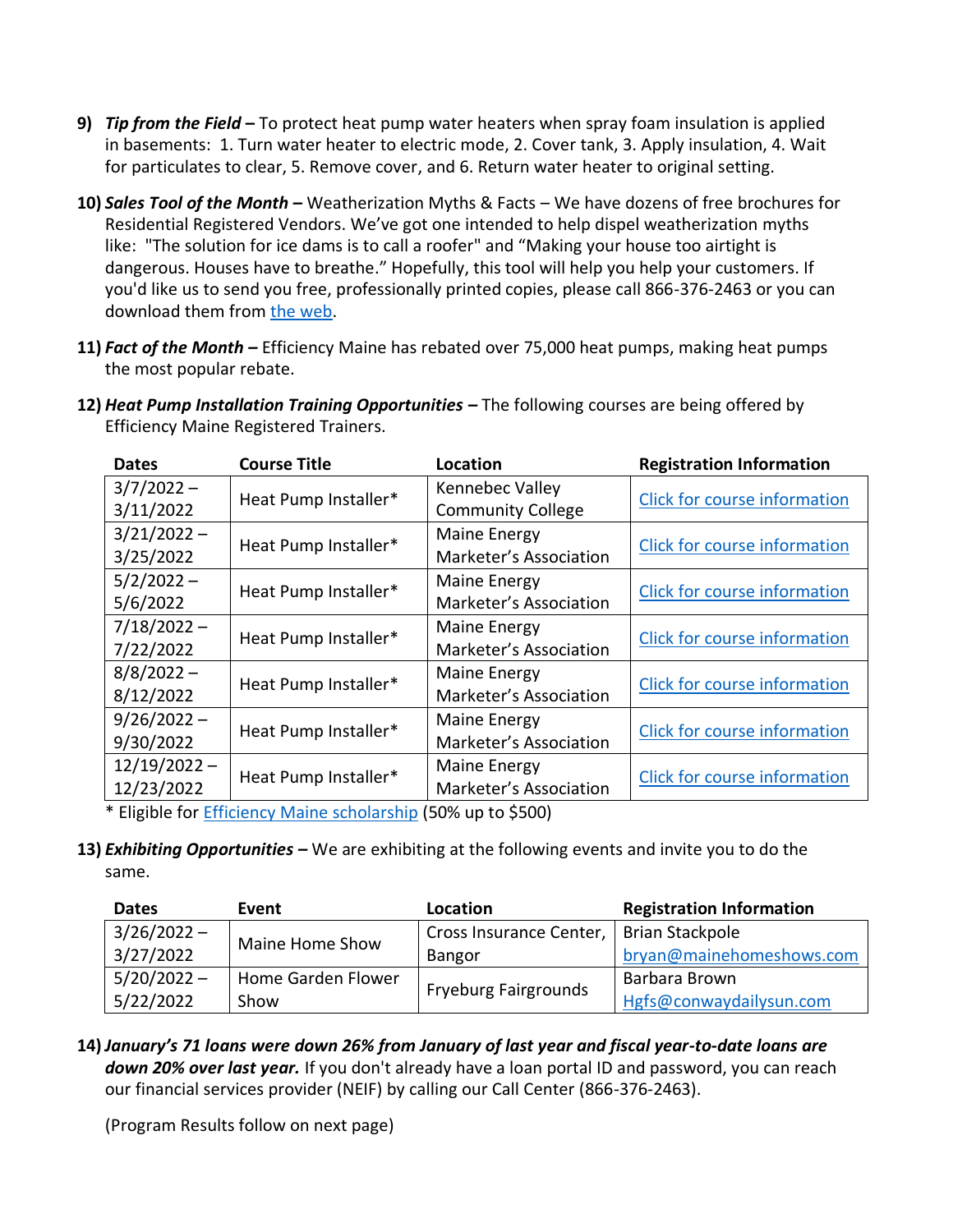#### **PROGRAM RESULTS**

#### **Energy Loans**



### **Home Energy Savings Program (HESP)**



#### **HESP Number of Rebates – Last 12 Months**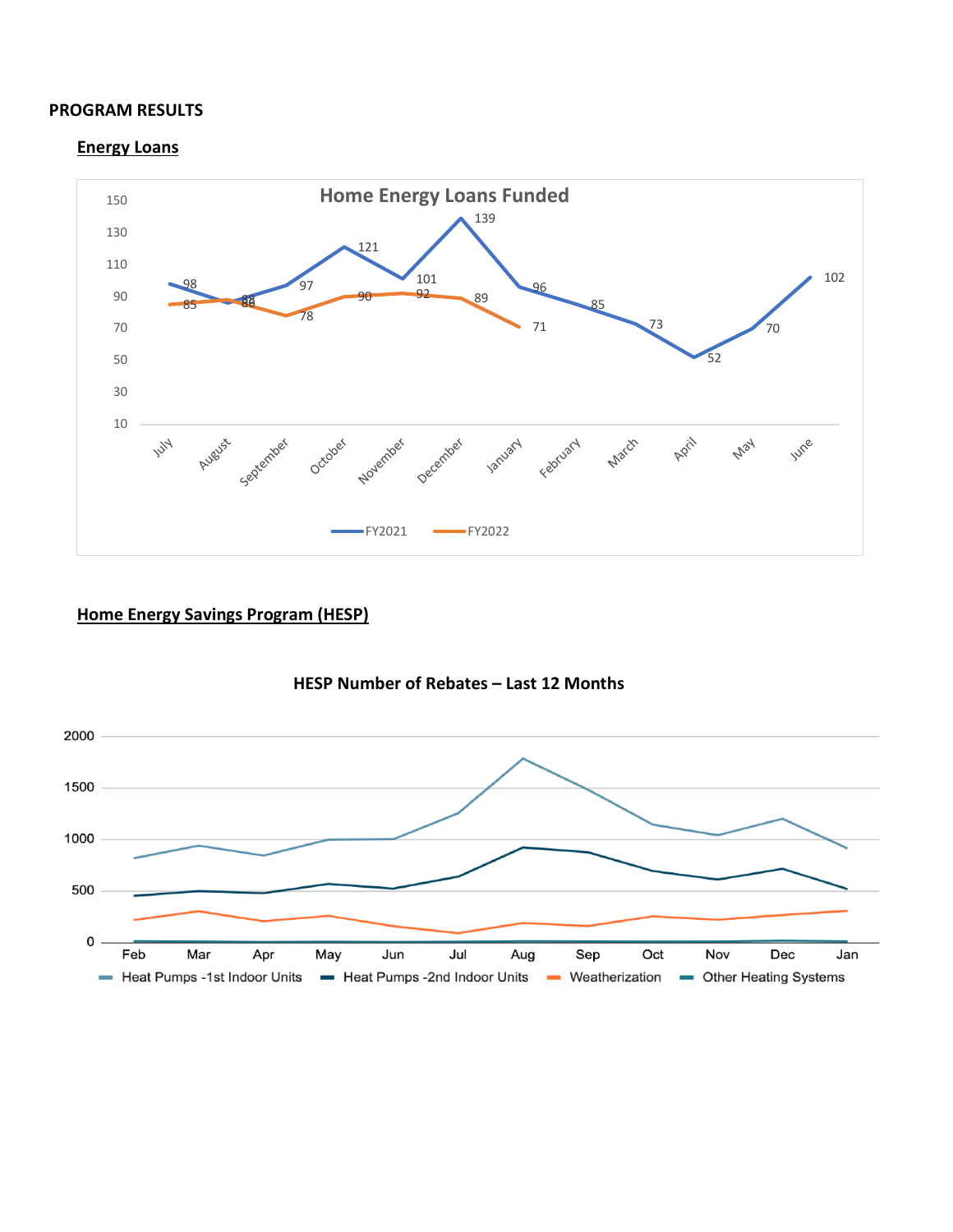|                | 2021                                    |     |     |     |     |      |     |     |     |                |            |                                                                         | 2022  |              |
|----------------|-----------------------------------------|-----|-----|-----|-----|------|-----|-----|-----|----------------|------------|-------------------------------------------------------------------------|-------|--------------|
|                | <b>HESP Rebate Type</b>                 | Feb | Mar | Apr | May | June | Jul | Aug | Sep | Oct            | <b>Nov</b> | <b>Dec</b>                                                              | Jan   | <b>Total</b> |
| 1              | Heat Pumps - 1st<br><b>Indoor Units</b> | 816 | 939 | 843 |     |      |     |     |     |                |            | 997 1,001 1,253 1,783 1,482 1,143 1,040 1,200                           | 912   | 13,409       |
| $\mathfrak{p}$ | Heat Pumps - 2nd<br><b>Indoor Units</b> | 451 | 497 | 477 | 567 | 522  | 638 | 921 | 875 | 693            | 609        | 715                                                                     | 517   | 7,482        |
| 3              | <b>Air Sealing</b>                      | 75  | 93  | 71  | 89  | 45   | 28  | 58  | 48  | 70             | 53         | 76                                                                      | 97    | 803          |
| 4              | <b>Attic Insulation</b>                 | 67  | 100 | 63  | 92  | 45   | 28  | 65  | 50  | 85             | 80         | 94                                                                      | 107   | 876          |
| 5              | <b>Basement Insulation</b>              | 57  | 77  | 50  | 54  | 50   | 25  | 47  | 41  | 72             | 59         | 73                                                                      | 78    | 683          |
| 6              | Wall Insulation                         | 18  | 33  | 21  | 23  | 17   | 9   | 18  | 20  | 27             | 28         | 23                                                                      | 25    | 262          |
| 7              | Geothermal HP                           | 5   | 4   | 0   | 1   | 0    | 3   | 2   | 1   | 2              | 1          | 4                                                                       | 3     | 26           |
| 8              | Pellet Boiler                           | 8   | 6   | 4   | 6   | 3    | 5   | 10  | 10  | $\overline{7}$ | 9          | 12                                                                      | 8     | 88           |
|                |                                         |     |     |     |     |      |     |     |     |                |            | Total 1,497 1,749 1,529 1,829 1,683 1,989 2,904 2,527 2,099 1,879 2,197 | 1,747 | 23,629       |

## **HESP Number of Rebates – Last 12 Months (DETAILS)**

**Fiscal Year-to-Date Rebate Comparisons**

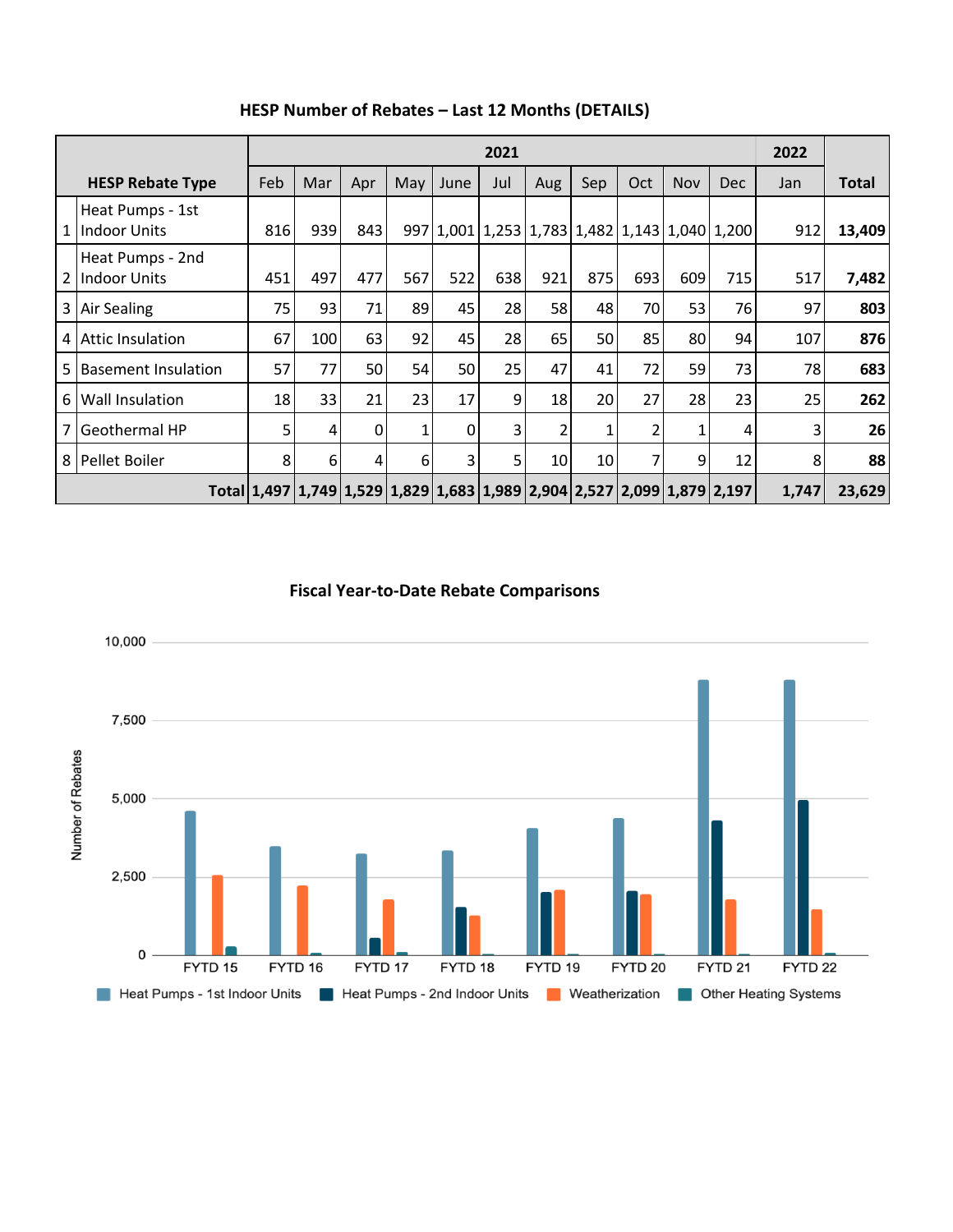|                                 | <b># HESP Rebate Type</b>       | <b>FYTD 15</b> | FYTD <sub>16</sub> | <b>FYTD 17</b> | <b>FYTD 18</b> | <b>FYTD 19</b> | <b>FYTD 20</b> | <b>FYTD 21</b>  | <b>FYTD 22</b> |
|---------------------------------|---------------------------------|----------------|--------------------|----------------|----------------|----------------|----------------|-----------------|----------------|
|                                 | 1 Heat Pumps - 1st Indoor Units | 4,628          | 3,499              | 3,265          | 3,348          | 4,052          | 4,361          | 8,812           | 8,813          |
|                                 | 2 Heat Pumps - 2nd Indoor Units | 0              | 0                  | 565            | 1,529          | 2,013          | 2,056          | 4,314           | 4,968          |
|                                 | 3 Air Sealing                   | 1,341          | 1,075              | 791            | 564            | 779            | 700            | 598             | 430            |
|                                 | 4 Attic Insulation              | 606            | 644                | 542            | 387            | 634            | 589            | 550             | 509            |
|                                 | 5 Basement Insulation           | 494            | 369                | 302            | 208            | 473            | 481            | 461             | 395            |
|                                 | 6 Wall Insulation               | 116            | 141                | 153            | 103            | 218            | 176            | 192             | 150            |
|                                 | 7 Geothermal HP                 | 57             | 34                 | 50             | 13             | 14             | 16             | 15 <sup>1</sup> | 16             |
|                                 | 8 Pellet Boiler                 | 230            | 58                 | 56             | 39             | 32             | 41             | 47              | 61             |
| <b>Total Measures Installed</b> |                                 | 7,472          | 5,820              | 5,724          | 6,191          | 8,215          | 8,420          | 14,989          | 15,342         |

**Fiscal Year-to-Date Rebate Comparisons (DETAILS)**

## **Low Income Program**

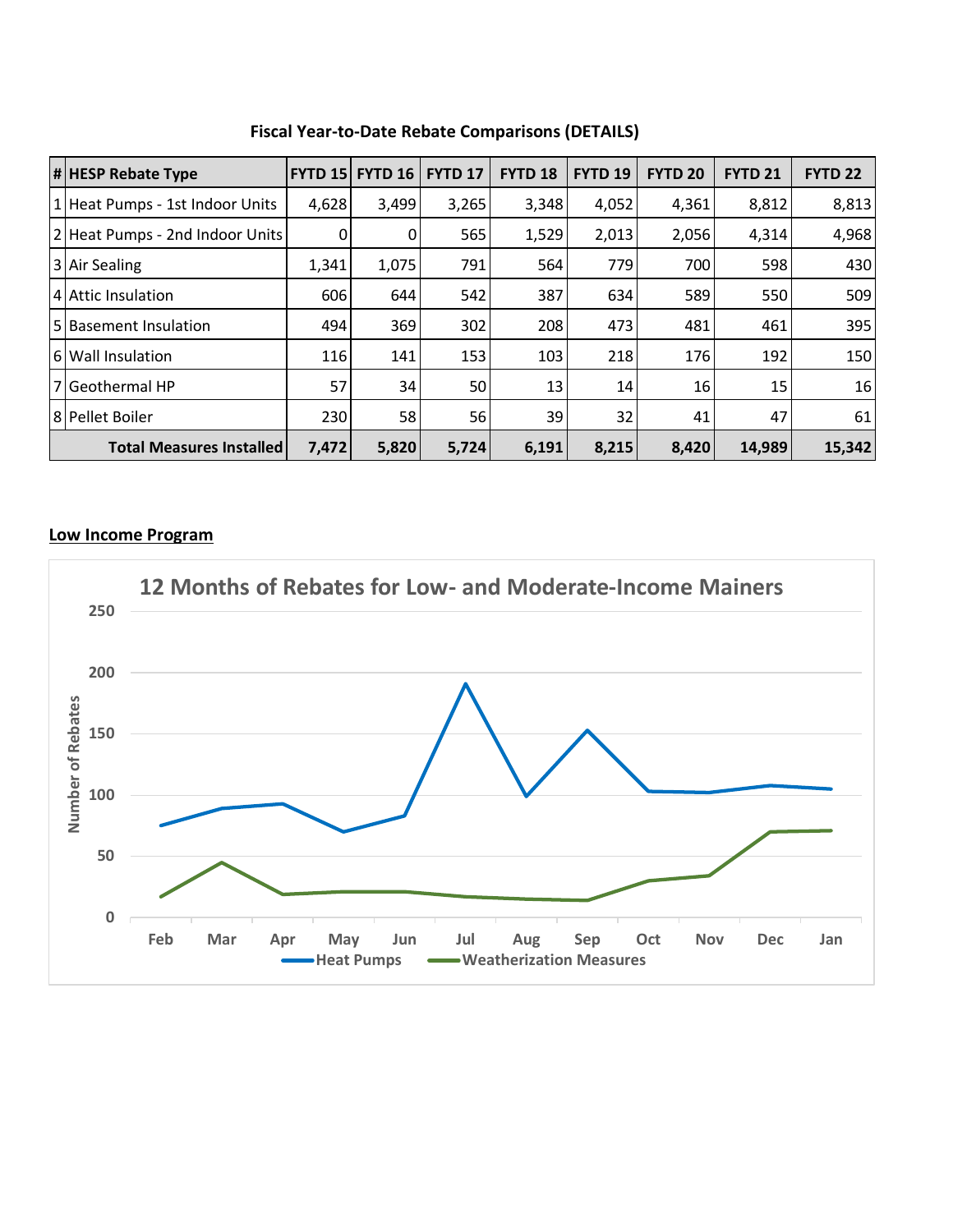